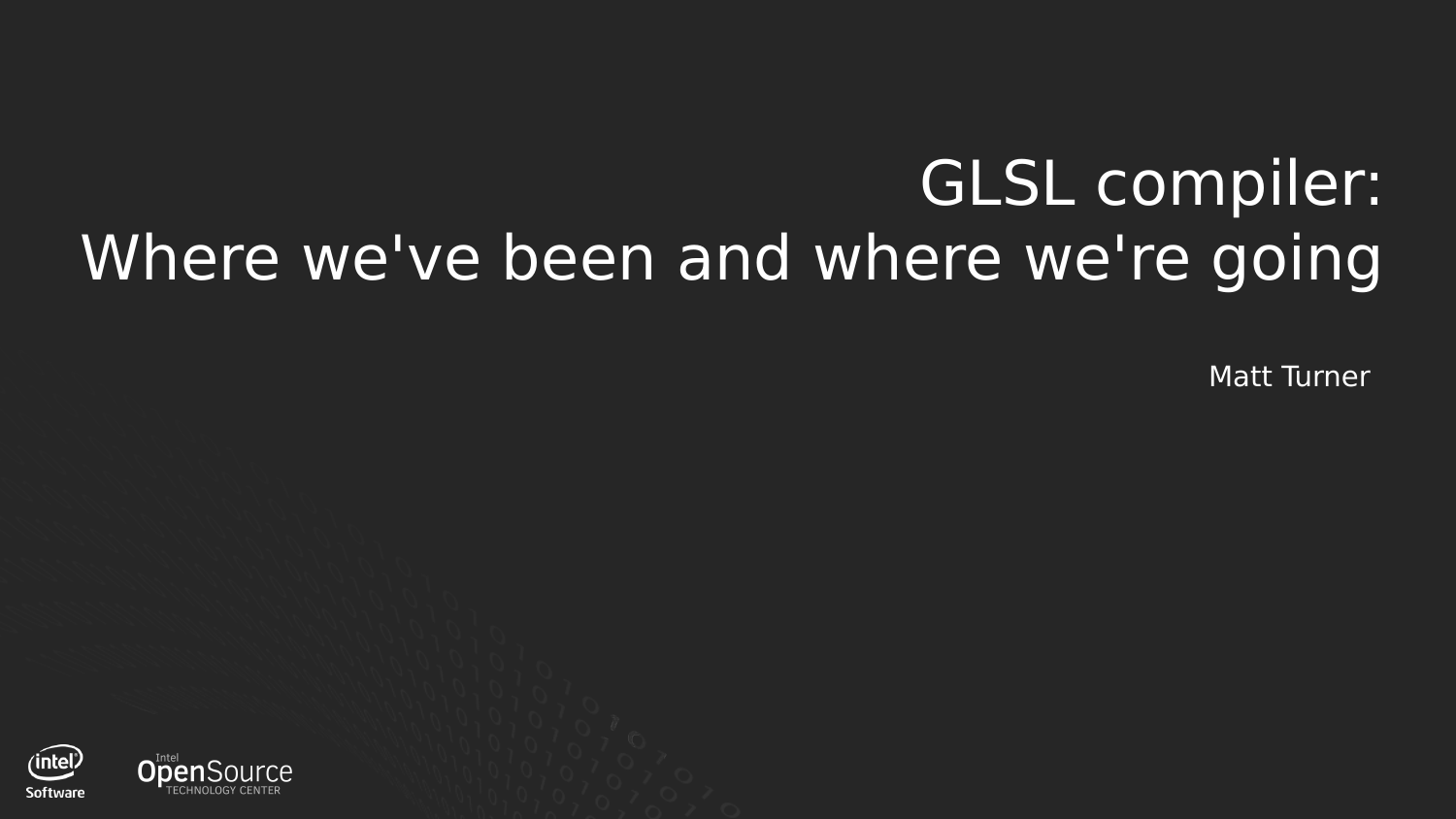# In the last year

- Committed long awaited geometry shader support (recently for Sandybridge too!)
- Jumped from GLSL 1.40 to GLSL 3.30
- Tons of new extensions
	- separate shader objects  $(4.1)$  gpu shader5  $(4.0)$
	- shader atomic counters  $(4.2)$  viewport array  $(4.1)$
	- sample shading (4.0) explicit uniform location (4.3)
	- derivative control (4.5) ...





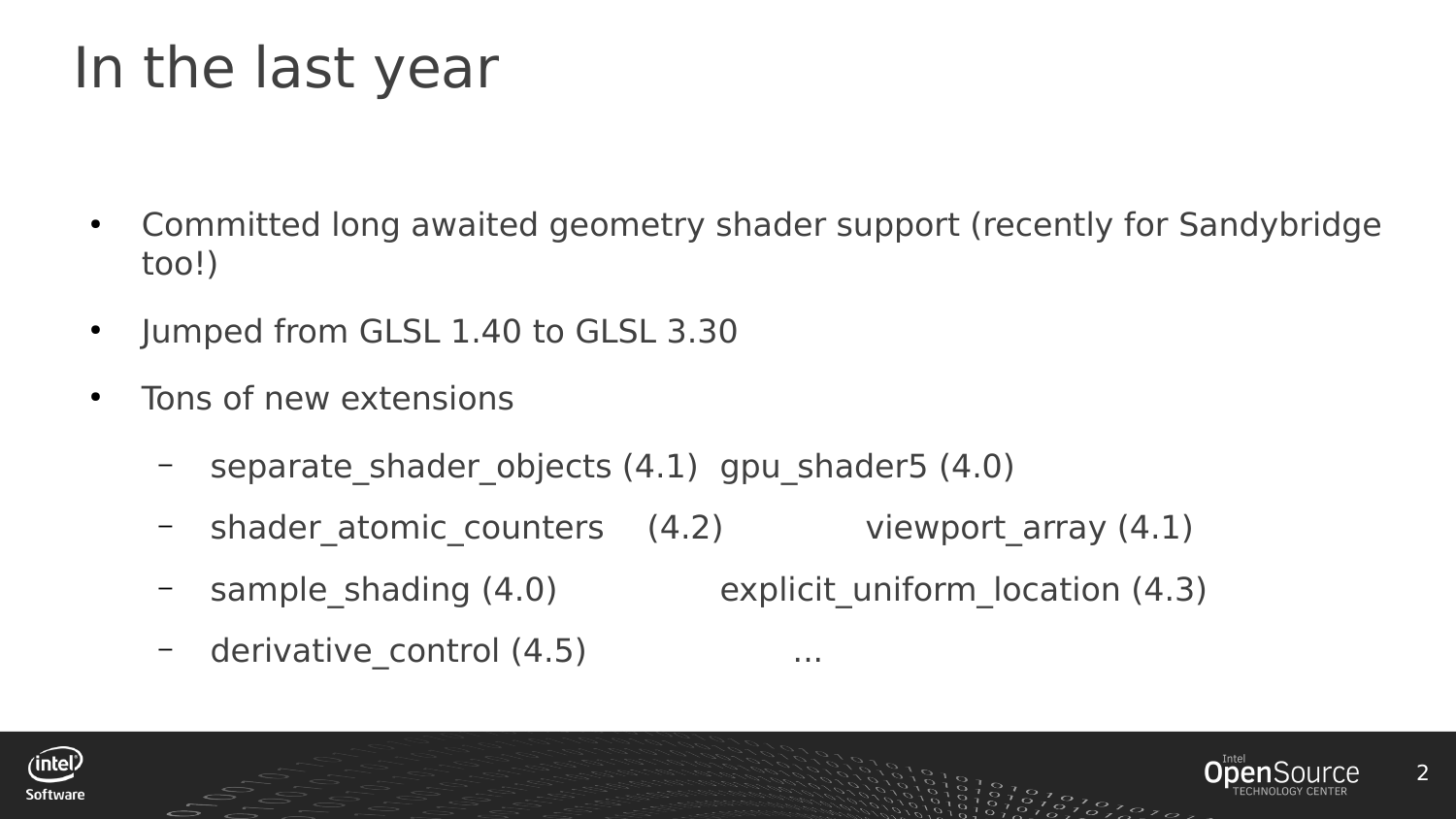### In the last year

- Tons of easy algebraic optimizations
	- Amazing (and a bit disappointing) how many programs these help
- "Vectorizing" multiple scalar operations
	- Amazing how bad code from DX translators can be
- Finally implemented common subexpression elimination (kind of...)
	- Only works on constants and uniforms
- Realizing more and more that a tree-based IR makes things difficult



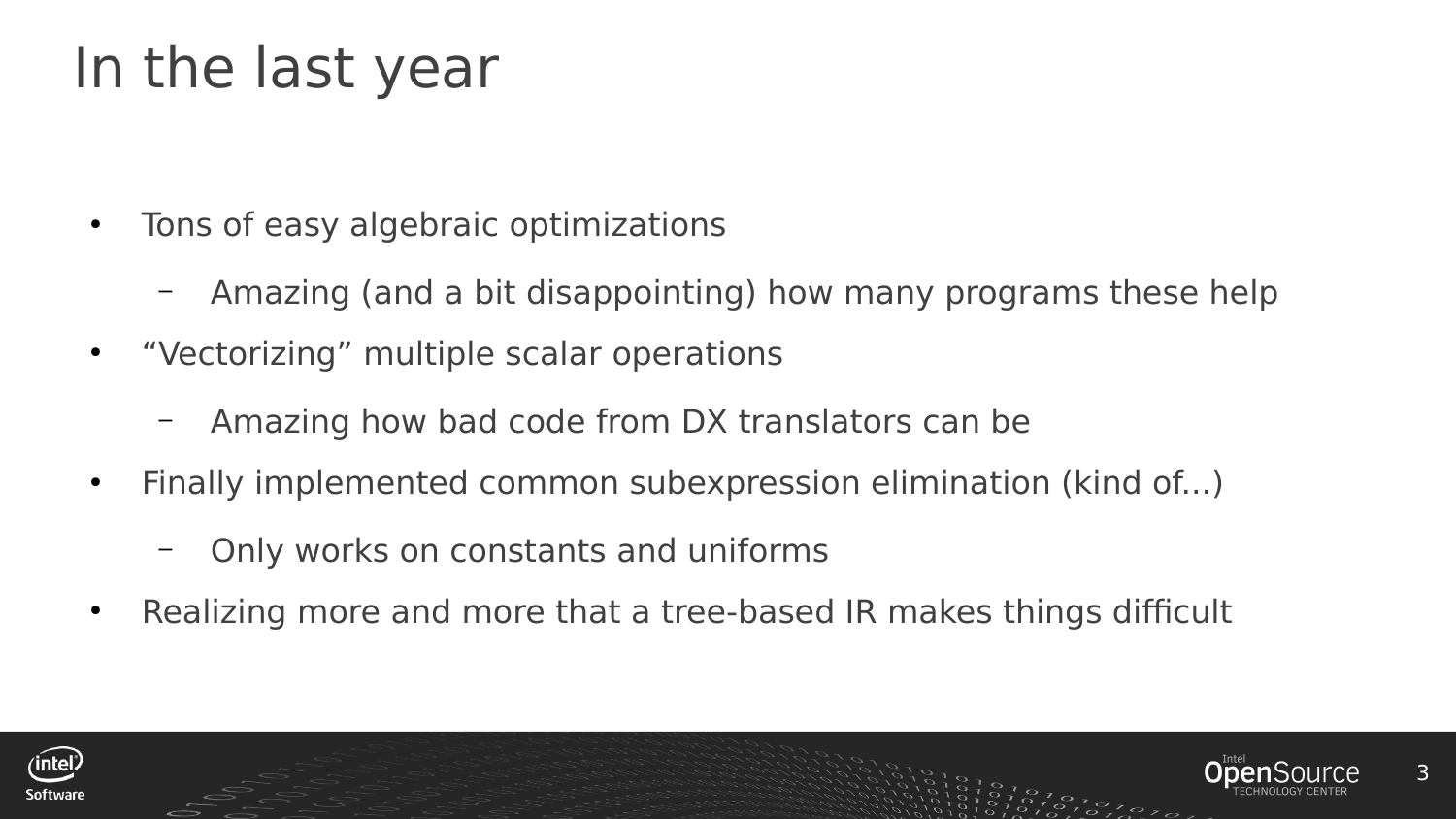### In the last year... in the i965 backend

- New SEL instruction peephole, dead control flow elimination
- Significant improvements to register allocation and instruction scheduling
- Rewritten vec4 and scalar dead code elimination passes
- Lots of register coalescing improvements
- New yec4 CSE pass
- Preserving the control flow graph across all optimization passes
- Realizing more and more that we want an SSA-based IR



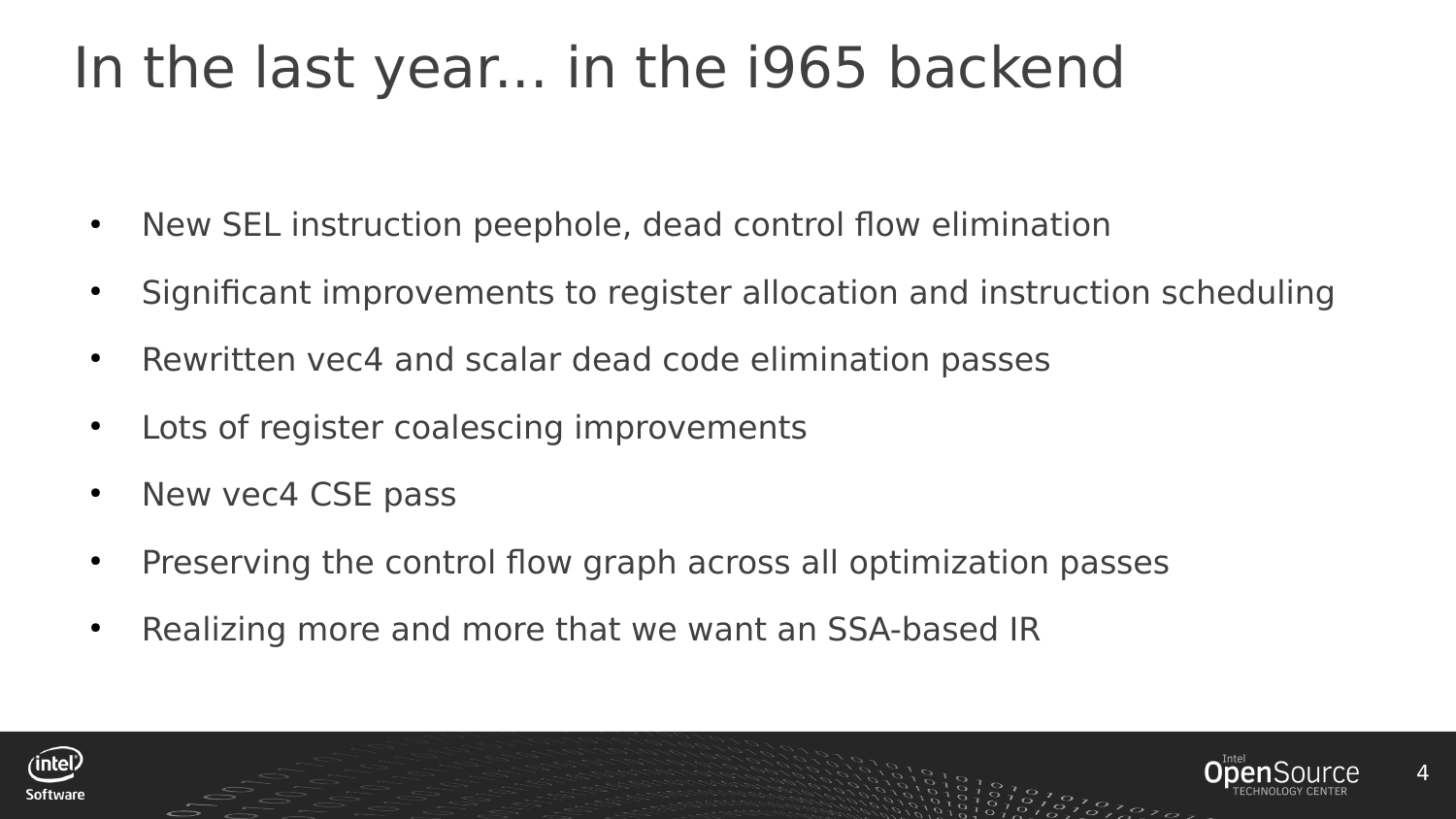### How do we measure compiler improvements?

- Benchmarking games is often tedious and has a lot of variability
- apitraces don't work for benchmarking for a number of reasons
- Optimizations often individually too small to detect FPS changes
- Would like to measure improvements in generated code more directly



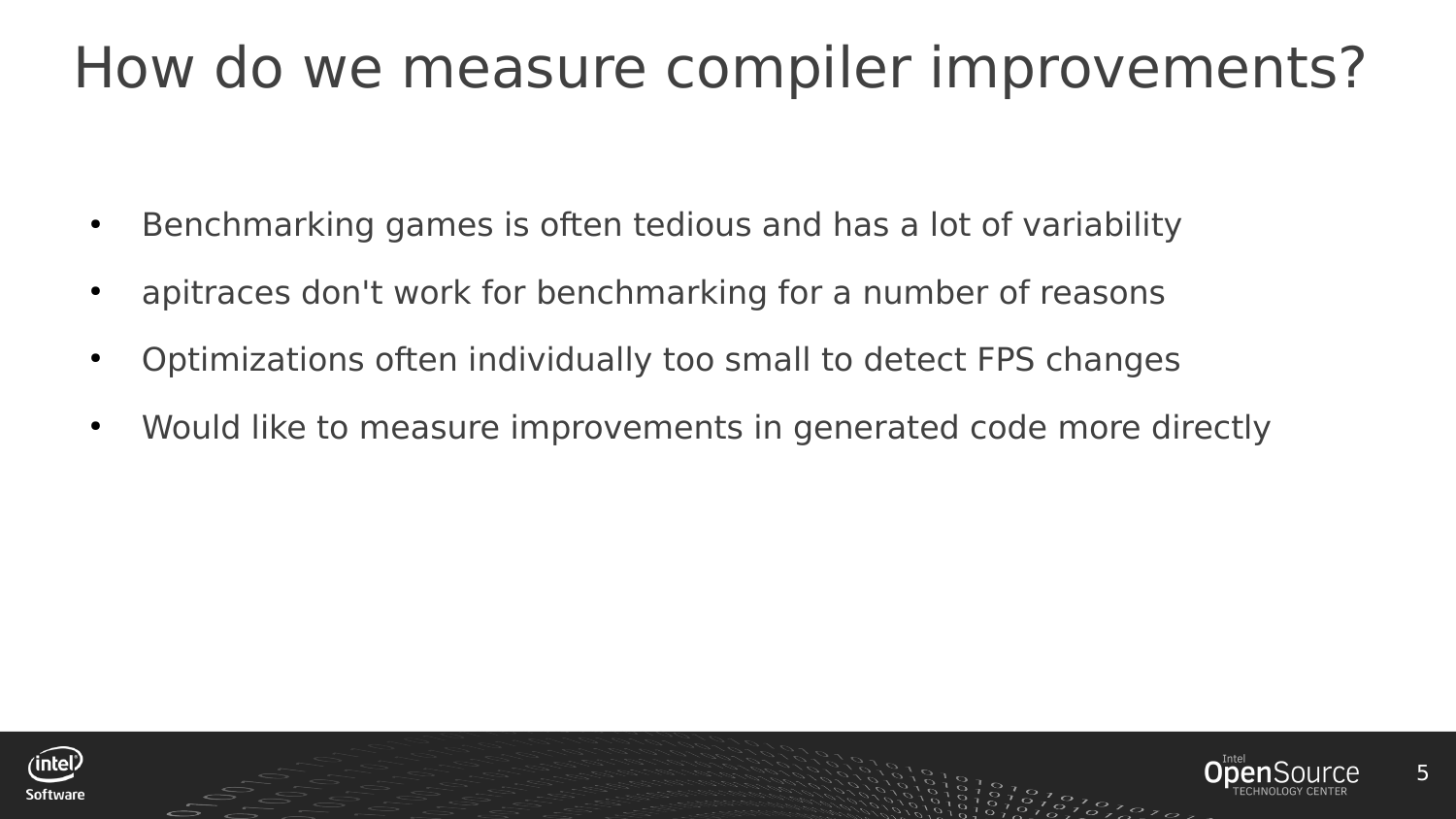#### shader-db

- Collection of shaders gathered from games and benchmarks
	- Plus scripts to compile them and collect statistics
- 19599  $*$ .shader test files in my local checkout (GLSL and ARB vp/fp)
- Quick and easy to check whether an optimization helps or hurts real applications

```
glsl: Optimize open-coded lrp into lrp.
total instructions in shared programs: 1498191 -> 1487051 (-0.74%)
instructions in affected programs: 669388 -> 658248 (-1.66%)
GAINED: 1 
LOST: 0
```


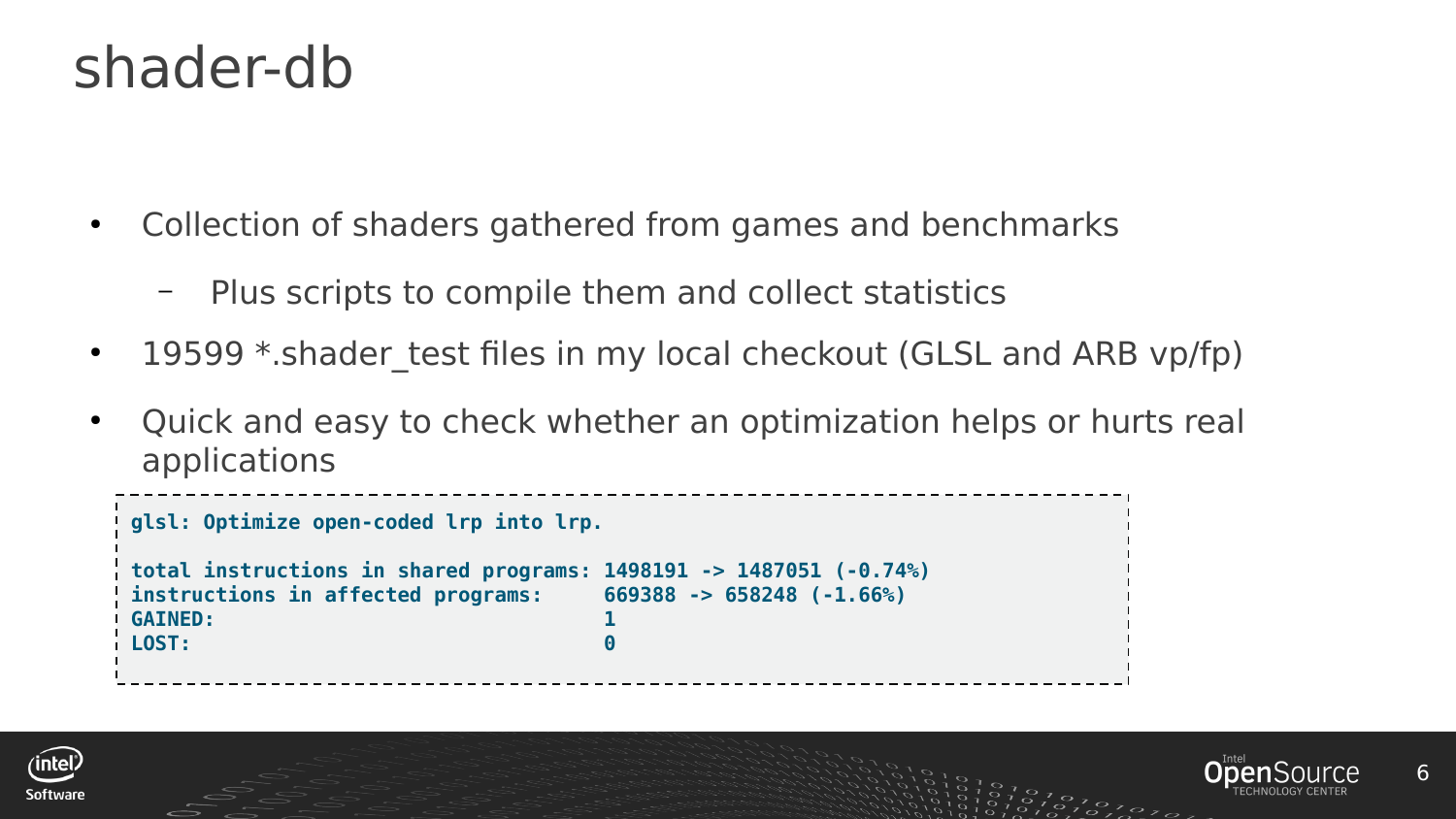# GLSL code from DX translators

What we get:



• What we'd like to get:

| $  r7 = sqrt(r7);$ | $\sqrt{1}$ vec4 cmp(in vec4 src0, in vec4 src1, in vec4 src2)      |
|--------------------|--------------------------------------------------------------------|
|                    | $\frac{1}{2}$ return mix(src2, src1, greaterThanEqual(src0, 0.0)); |



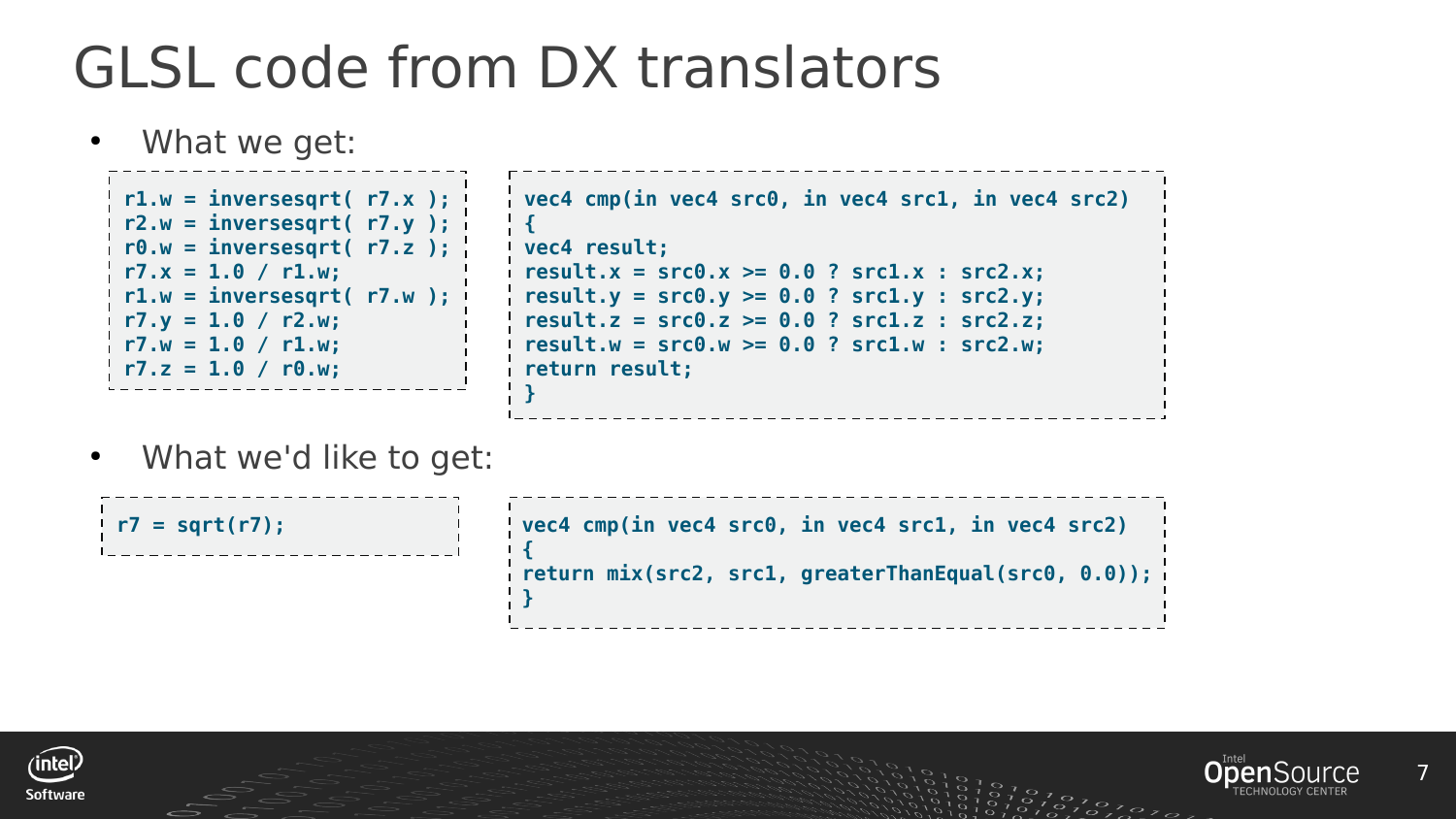# A year's worth of compiler improvements

**total instructions in shared programs: 5777098 -> 4823707 (-16.50%) instructions in affected programs: 5558170 -> 4604779 (-17.15%) GAINED: 1717 LOST: 14**

- SIMD16 programs increased from 88.6% (16401/18497) to 97.8%
- 43559 programs helped, 9512 unchanged, 110 hurt
- Cut number of loops in programs by  $\sim$ 10%
- Cut number of basic blocks by 16.49%
- Cut number of CFG calculations by 92%



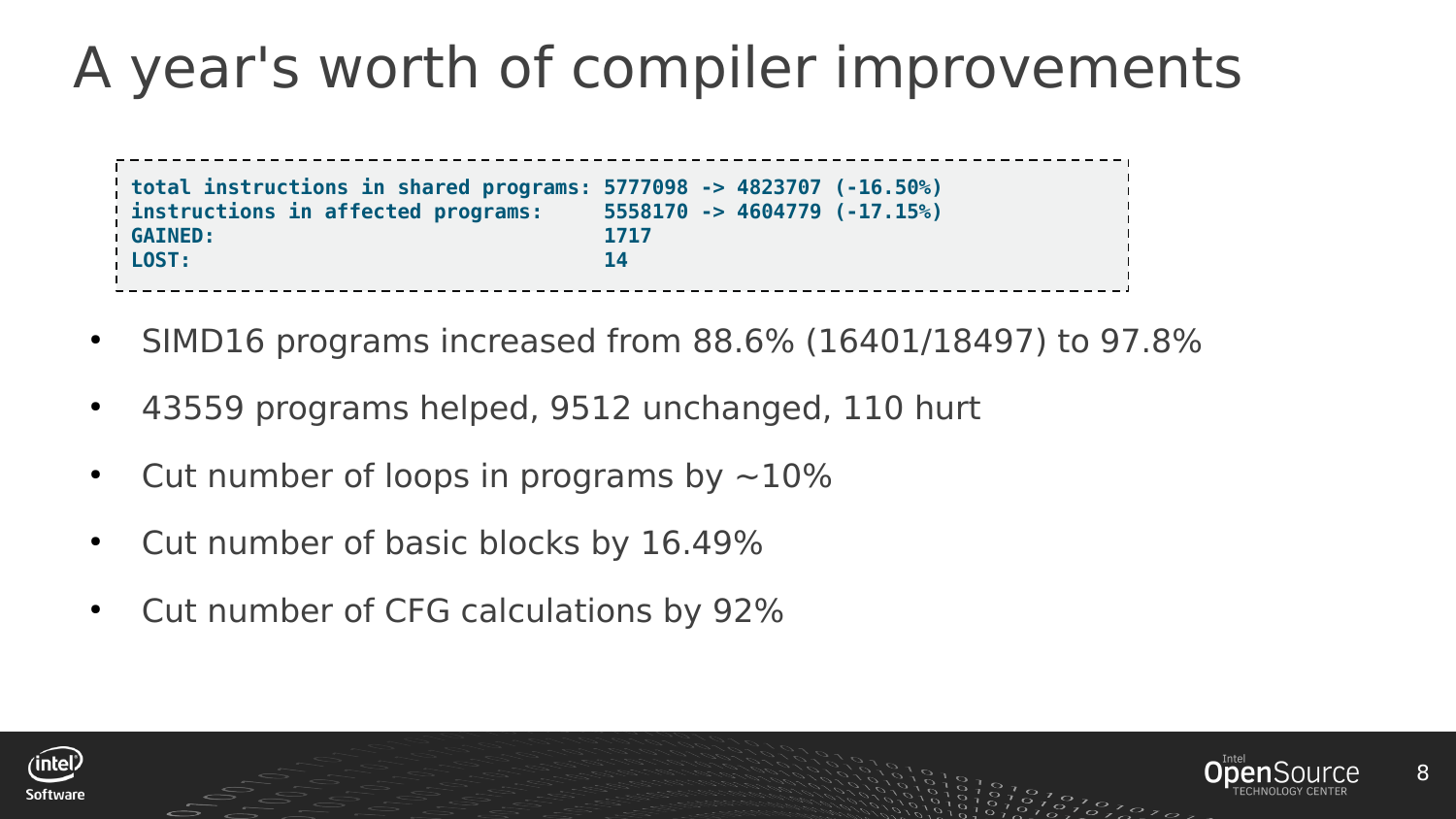# Questions (so far)

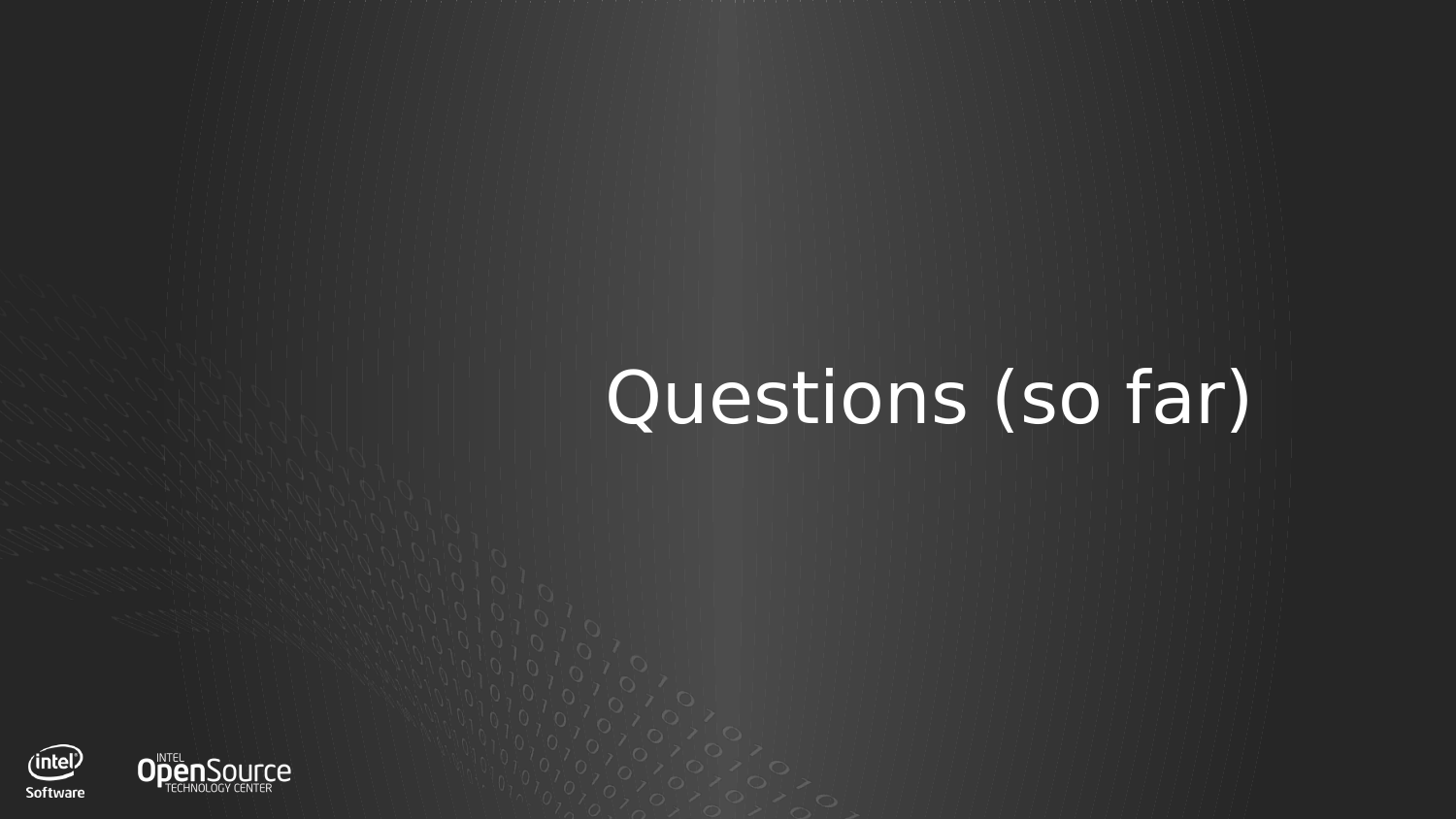# The fires are (mostly?) out. What to do now?

- Have been reactionary for a long time
- New Steam games usually just work these days
	- And if not, usually only small fixes required
- Can afford to think about longer term investments
- Lack of compiler infrastructure has hurt us in the past
	- i965's fs dead code elimination pass without a CFG



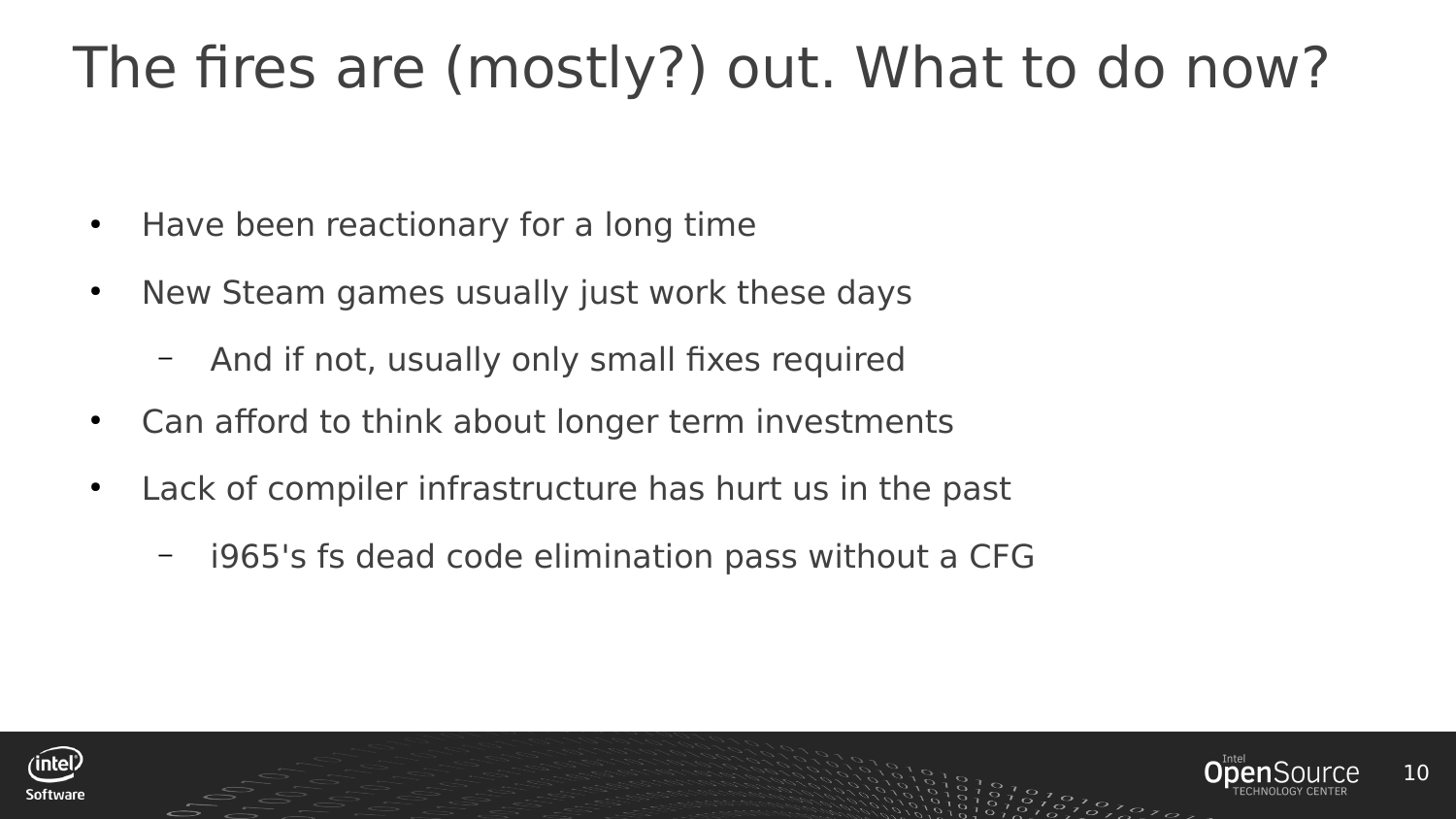### What do we actually want? (i965 backend)

- **SSA** 
	- Existing optimization passes become more efficient and more effective
	- Allows for new optimizations like GCM-GVN and divergence analysis
- An SSA-based register allocator
	- Can register allocate in polynomial time! (Maybe!)
	- Can make better decisions about register usage



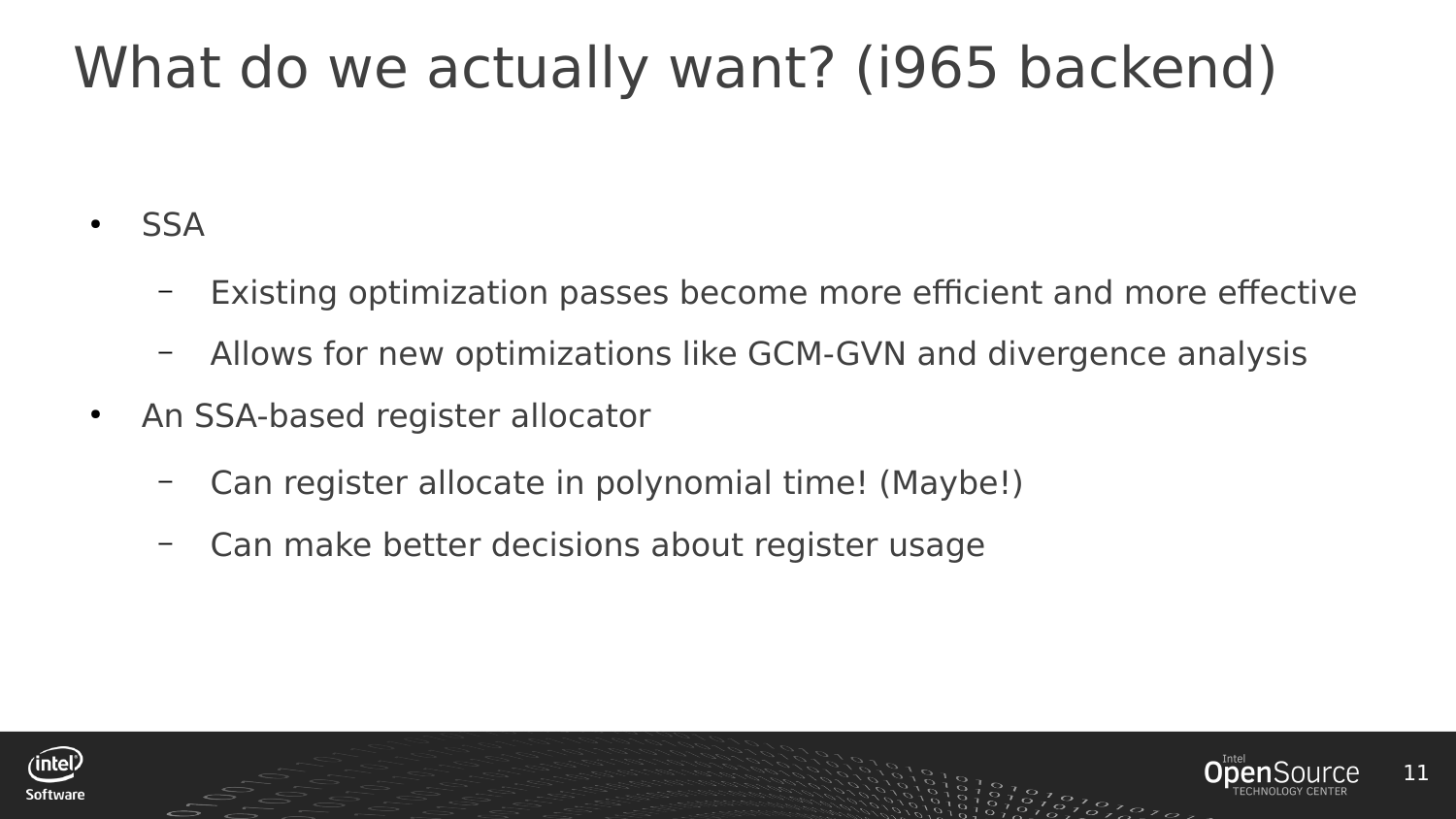### What do we actually want? (glsl compiler)

- A flat (non-tree-based) SSA IR
	- Wouldn't it be nice to do GCM-GVN in a place common to all drivers?
- To translate both to and **from** TGSI
	- For drivers that don't want to write all of the same optimizations again
- Something other people (i.e., non-Intel) will also work on